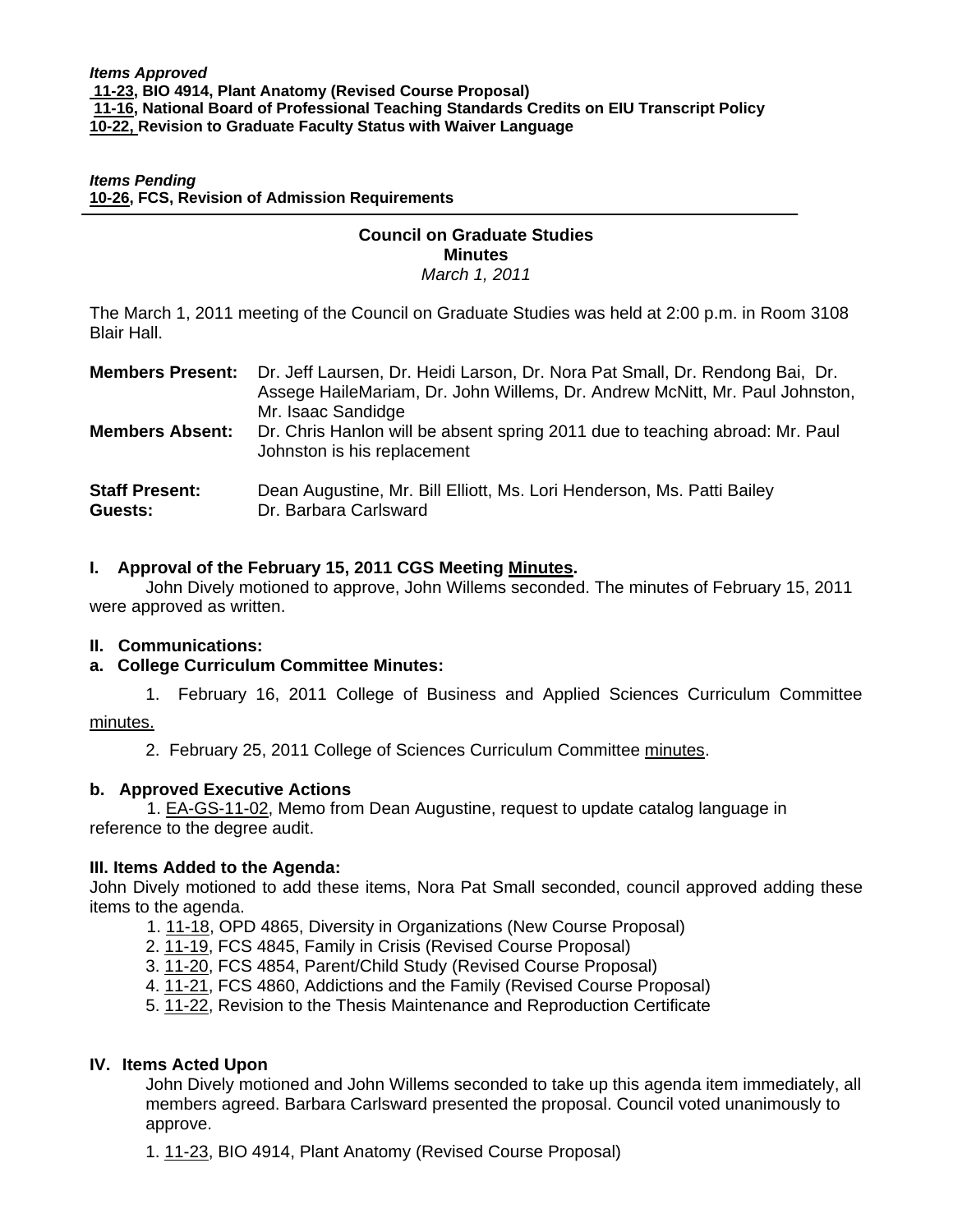*CGS Minutes 03/01/11* 

**BIO 4914. Plant Anatomy (2-3-3)** A comprehensive study of the internal structure of vascular plants,<sup>2</sup> focusing primarily on the anatomy of seed plants. The course emphasizes plant development and structural-functional relationships. The laboratory component of this class will introduce students to basic microtechniques and emphasize microscopic plant structure. Prerequisites: BIO 1200G or at least 9 semester hours of biological sciences or junior status. Effective: Fall 2011.

Dean Augustine presented. Council voted unanimously to approve.

 2[. 11-16, Na](http://www.eiu.edu/~eiucgs/currentagendaitems/agenda11-16.pdf)tional Board of Professional Teaching Standards (NBPTS) Credit on EIU Transcripts Policy

#### **Credit for Courses in Pursuit of National Board of Professional Teaching Standards (NBPTS) Certification**

Graduate credit on a transcript from Eastern Illinois University in pursuit of NBPTS certification will be issued only under the following conditions: The student was enrolled in National Board of Professional Teaching Standards (NBPTS) courses approved for credit at Eastern Illinois University. Eastern offers EDU 5800 NBPTS/Professional Portfolio Development Seminar and EDU 5801 NBPTS/Professional Portfolio Development II for this purpose. These courses meet the standards for graduate credit required by our academic councils and appear on Eastern transcripts when completed.

 Dean Augustine presented. Council voted unanimously to approve with the addition of "not to exceed five years."

3.[10-22, R](http://www.eiu.edu/~eiucgs/currentagendaitems/agenda10-22.pdf)evision to Graduate Faculty Status Policy with Waiver Language

**Waivers of Associate Member Limitations:** Occasionally, Associate Graduate Faculty Members hold specialized expertise that can enhance the quality of graduate study in a program even though these members are in-eligible for Regular Membership. In these cases, programs may petition the Council on Graduate Studies to waive the standard limitations and authorize the Associate Member privileges to perform duties reserved for Regular Members. Such privileges may include service on a thesis committee, contributions to a curriculum committee, or support for the graduate program in other specialized ways. In these cases, the Department Chair and Graduate Coordinator should provide a petition to the Council via the Graduate Dean to waive the standard limitations for a specified period of time. The request must include identification of the specific privileges the Associate Member will perform for the program, a rationale for how this contribution will enhance the quality of graduate study in the program, and evidence that the Members of the Graduate Faculty support the authorization of such privileges to an Associate Member. The waiver may not exceed a period of five years.

# **V. Committee Reports:**

Textbook Advisory- John Willems | no meeting

Library Advisory- Paul Johnston | Booth Research Awards due March 21 Academic Technology (ATAC)- Isaac Sandidge | working on the WebCt replacement issue

Enrollment Management- Dean Augustine | UG aware of ACT score issue, using tools such as the new in-state tuition for ug's in border states; as well as the creating the scholarship director position

Honorary Degree- John Dively | no meeting

GSAC- Bill Elliott (Tina Veale will remain as faculty adviser) | ratified new constitution Council on Assessment of Student Learning- Nora Pat Small | will present at next meeting Enrollment Quality and Diversity Board- Assege HaileMariam | focus groups beginning